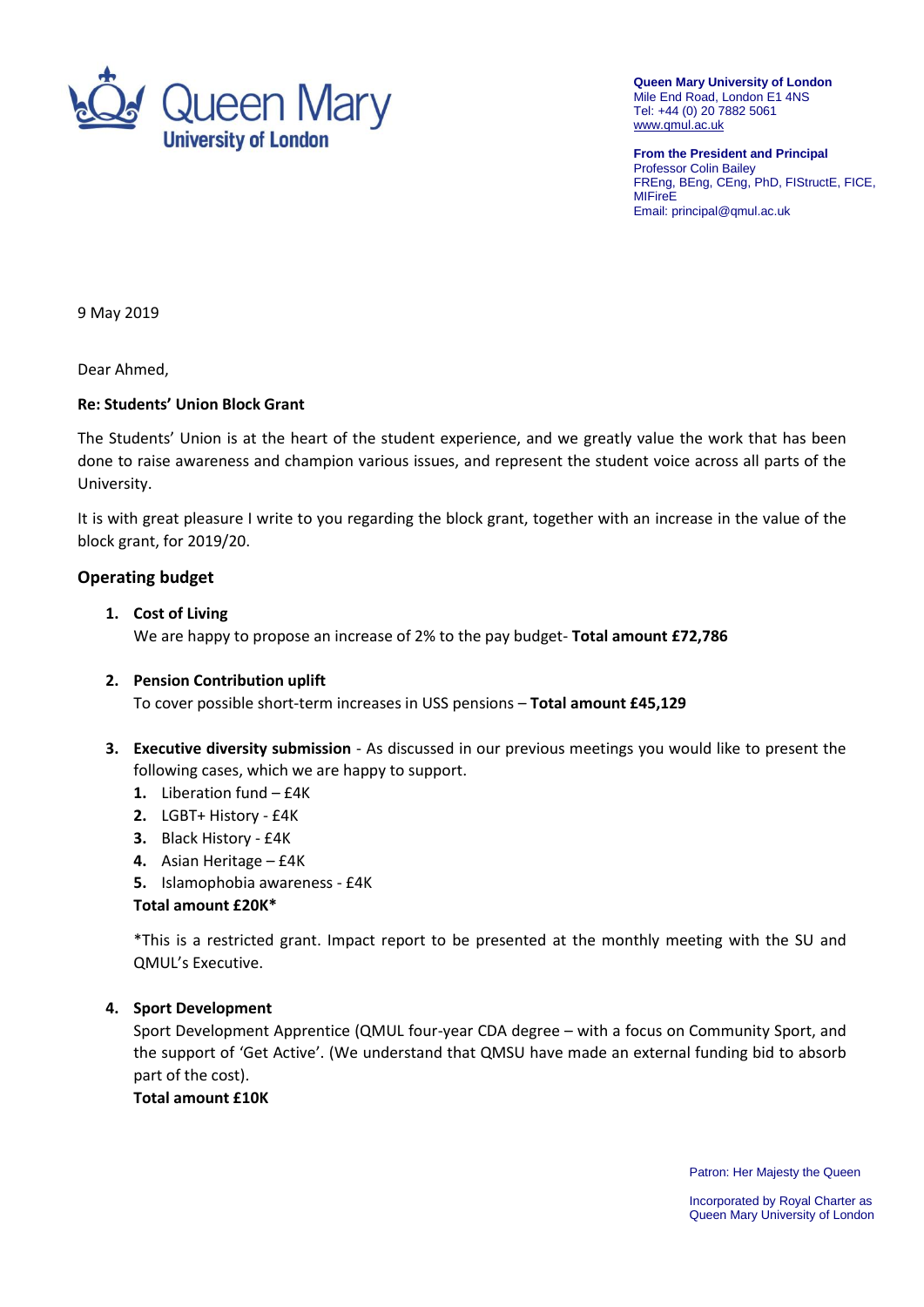# **5. Club sport funding** To be allocated to QMUL student sports clubs. **Total amount £10K**

The University will provide a letter of support to the Students' Union auditors, which is the assurance needed due to the weak balance sheet, particularly the reserves. This will be provided based on an accepted 5-year forecast agreed with the University's Finance Director.

The following summarises the conditions and expectations attached to the Block Grant:

- **1)** The five-year plan is to be reviewed annually to build reserves and strengthen the balance sheet. This will include six monthly review meetings with the University's Finance Director as well as presenting to the Memorandum of Agreement (MOA) Panel on an annual basis, and to the summer 2019 University's Finance and Investment Committee.
- **2)** Existing Restricted Grants are maintained, as per Grant schedule.
- **3)** All Sports Clubs and Societies Grants will be restricted to activities that are **truly accessible to all Queen Mary students.** There should be participation, representation and membership from students across all faculties, promoting cohesion within the Queen Mary community. Opportunities to access QMSU activities and facilities must be promoted across all campuses and social media forums.

This approach is aimed to 'live and breathe' the Values of the Students' Union and the University, as outlined in the new 2030 Strategy.

*Our approach also takes aim to satisfy aspects of the recently reviewed Code of Practice in compliance with the Education Act, point 16. This particular point reads, "QMSU is required to establish bye-laws to regulate the allocation of resources to groups and clubs. In accordance with Article 58.2.3 of the Articles of Association, the procedure for allocating resources to groups or clubs shall be fair, set down in writing and freely accessible to all Students."*

A condition of funding will be to include the above conditions as a standard agenda item at every MOA Panel meeting. The University's Director of Student and Academic Services will provide support with the preparation of the report, making sure that it also includes the following areas:

- Use of formal British Universities and Colleges (BUCS) competitive names.
- Students' union infrastructure (including proper use of official website, emails and facilities).
- Financial policies and regulations.
- Fair and equitable framework for allocating grants based on membership data, statistics and participation.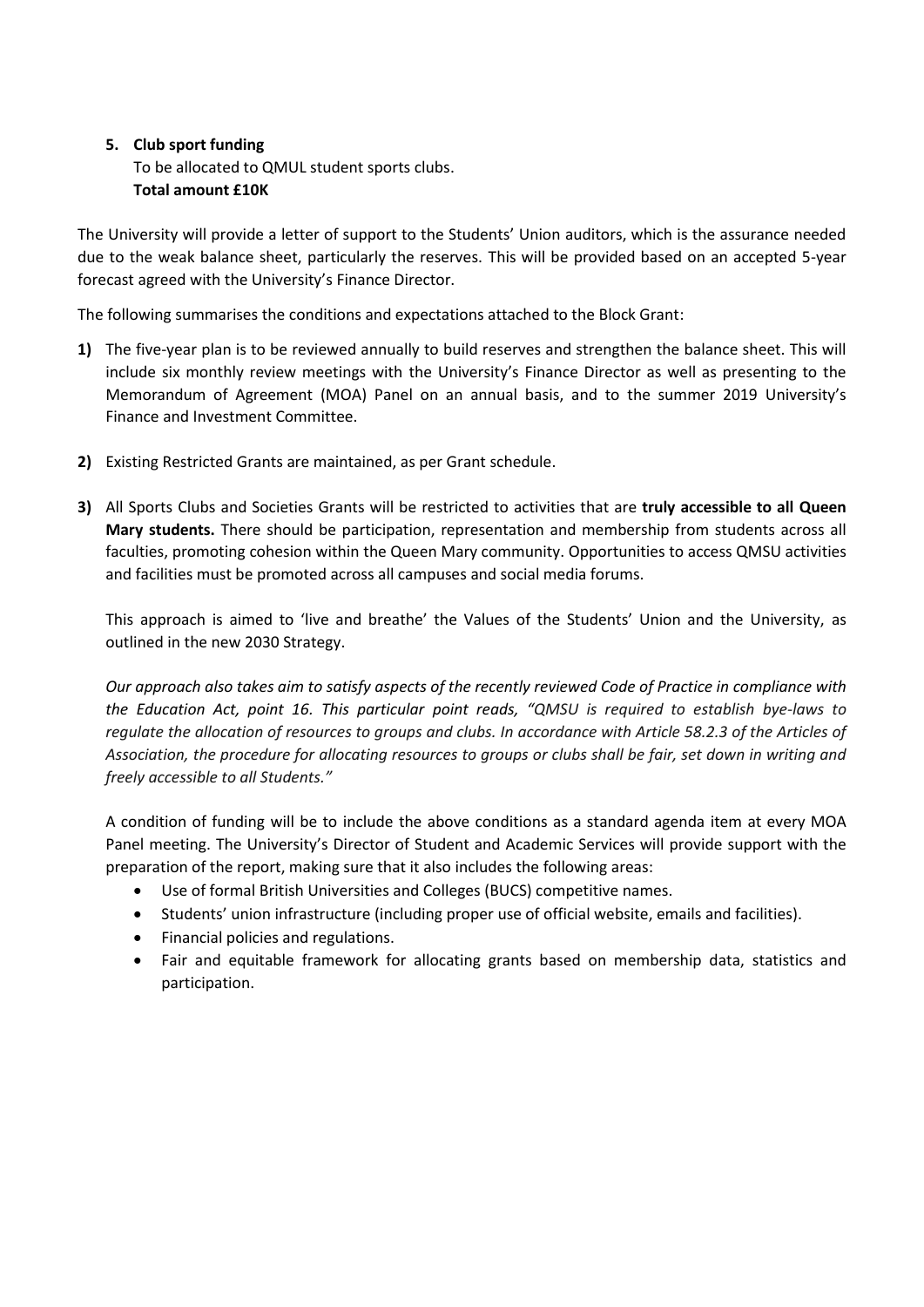The University is committed to the joint Vision of Sport – "*Sport and physical activity will be exemplary, diverse and inclusive"*, and has increased the grant to enable different pathways to sport.

For the avoidance of doubt, the Merger Cup should not be funded through the Block Grant.

Yours sincerely,



Colin Bailey

President and Principal

cc.

Mike Wojcik, Chief Executive Officer, Queen Mary, University of London Students' Union. Jo Jones, Director of Finance and Resources Professor Stephanie Marshall, Vice Principal (Education)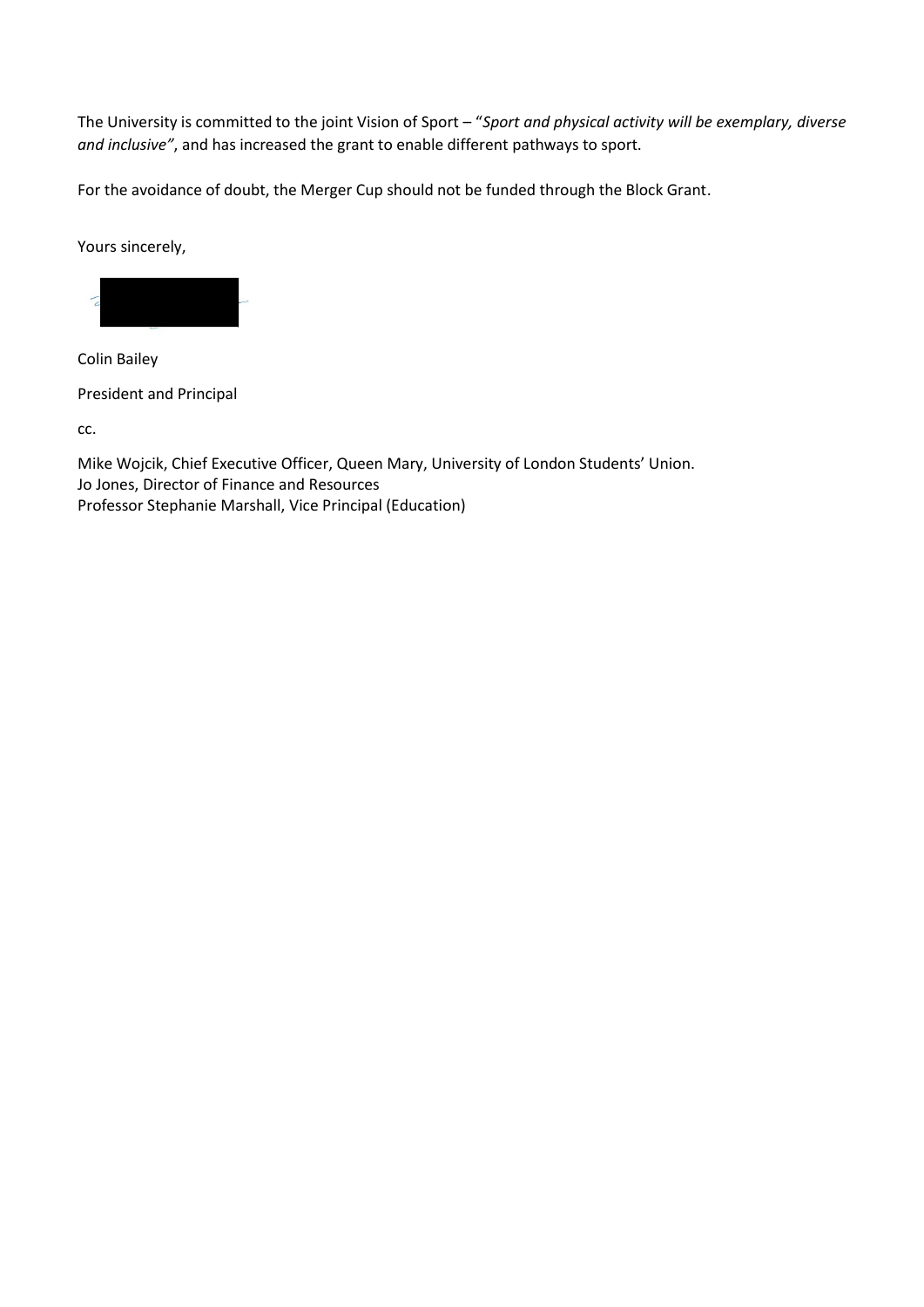## QM SU GRANT SCHEDULE 2019/20